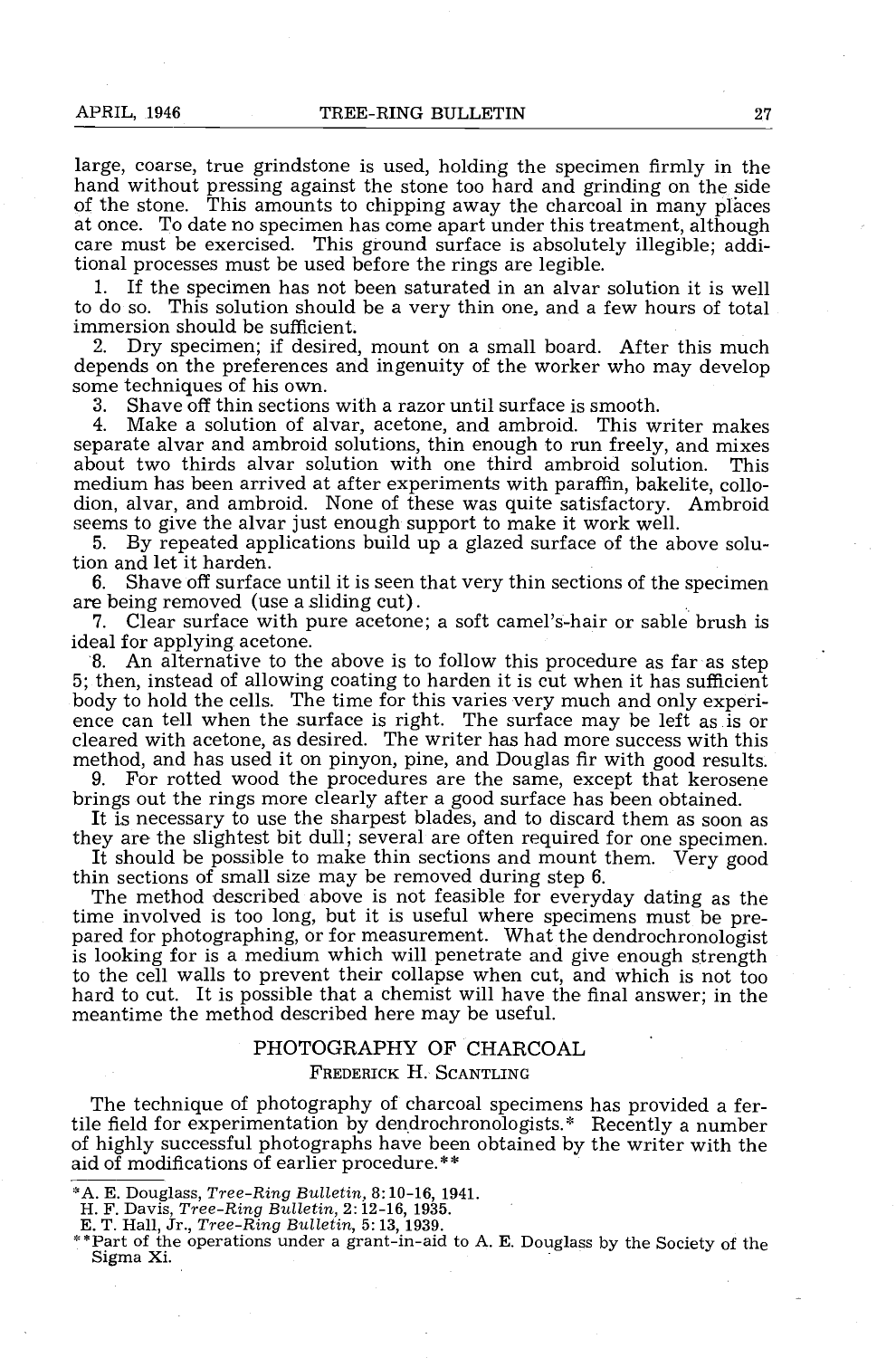# Untreated surfaces.

It is often desirable to photograph a charcoal specimen in its original form before any attempt has been made to improve the surface. In this state the surface is usually very irregular and is likely to be discolored. It is possible to get a photograph under these conditions by cleaning the surface with a camel's -hair brush and photographing at a reduction of one third, using diffuse light in order to eliminate shadows caused by irregularities in the surface. In this manner it is possible to photograph a surface with variations as great as one centimeter from the mean and have the rings<br>appear sharp and readable. Photographs of this kind are necessarily not detailed, but are valuable as records of the original state of the specimen

(see Figure la) . A fresh fracture surface permits an even better photograph (see Figure ld) than is possible with the best prepared surface thus far obtained, but as in the case of chipped surface treated below the area of good definition is limited.

Chipped surface. The next stage at which photographs may be taken is when the surface has been chipped to facilitate the reading. This chipped surface is brilliant and provides excellent contrasts, but is uneven. Therefore, photographs of greater magnification than natural size are not satisfactory. In photographing a chipped surface the same procedure is used as for the original surface, except that the reduction need not be as great. It is possible to photograph a small portion of a chipped or original surface at a high magnification to show some particular detail, but the well-defined area is limited.

In order to photograph a charcoal specimen at any magnification it is necessary to have the surface as nearly plane as possible. Any method of surfacing charcoal for photography must have these characteristics: be plane, show details of the structure, give good contrast between the earlywood and latewood, and allow a cell count from one ring to another. This latter is necessary for the positive identification of rings. The following method, based on a method described by Hall, has these characteristics and the additional advantage that the specimen is preserved by being impregnated with paraffin.

# Properties of charcoal and paraffin.

Charcoal is friable and very porous in contrast to wood. The porosity of charcoal is directly related to the cell size; thus, ponderosa pine is most absorbent, with Douglas fir, pinyon, and juniper following in that order.

- Figure 1: Photographs of various types of surfaces. Marked dates as follows:<br>b—A.D. 664; c—A.D. 664; d—A.D. 320; e—A.D. 943; f—A.D. 1055.<br>a: F-3992 at N.A. 2798, ponderosa pine, A.D. 577-799, original fracture surface.<br> $x$ diffuse light. It is possible to get a complete reading on the negative with
	- the aid of a x10 lens. b: F -3992 at N.A. 2798. x9 enlargement of area outlined in white. Latewood is legible but details are lost. Rings fade out at ridgeline in right center.
	- is F-3992 at N.A. 2798, prepared plane surface. x9. 50 sec. at f 12 on Eastman<br>Commercial, 2-in. lens, Silverman Illuminator. Same area as 1b. Note<br>sharpness of definition over entire print, in contrast to fuzziness of 1b.
	- $2\text{-in. lens, overhead reflector. Central portion sharp but ends fuzzy.}$
	- e:  $F-1941$  at N.A. 202A, pine, prepared plane surface. x10.5. 25 sec. at f 4.5 on<br>Ansco Portrait, 2-in. lens, overhead reflector.
	- Ansco Portrait, 2-in. lens, overhead reflector.<br>f: W35/7, Douglas fir, prepared plane surface. x3.9. 25 sec. at f 11 on Isopan, way, Bouglas in, prepared plane burned was badly checked but a satisfactory<br>4-in. lens, overhead reflector. Piece was badly checked but a satisfactory surface was obtained by the paraffin process described in the text.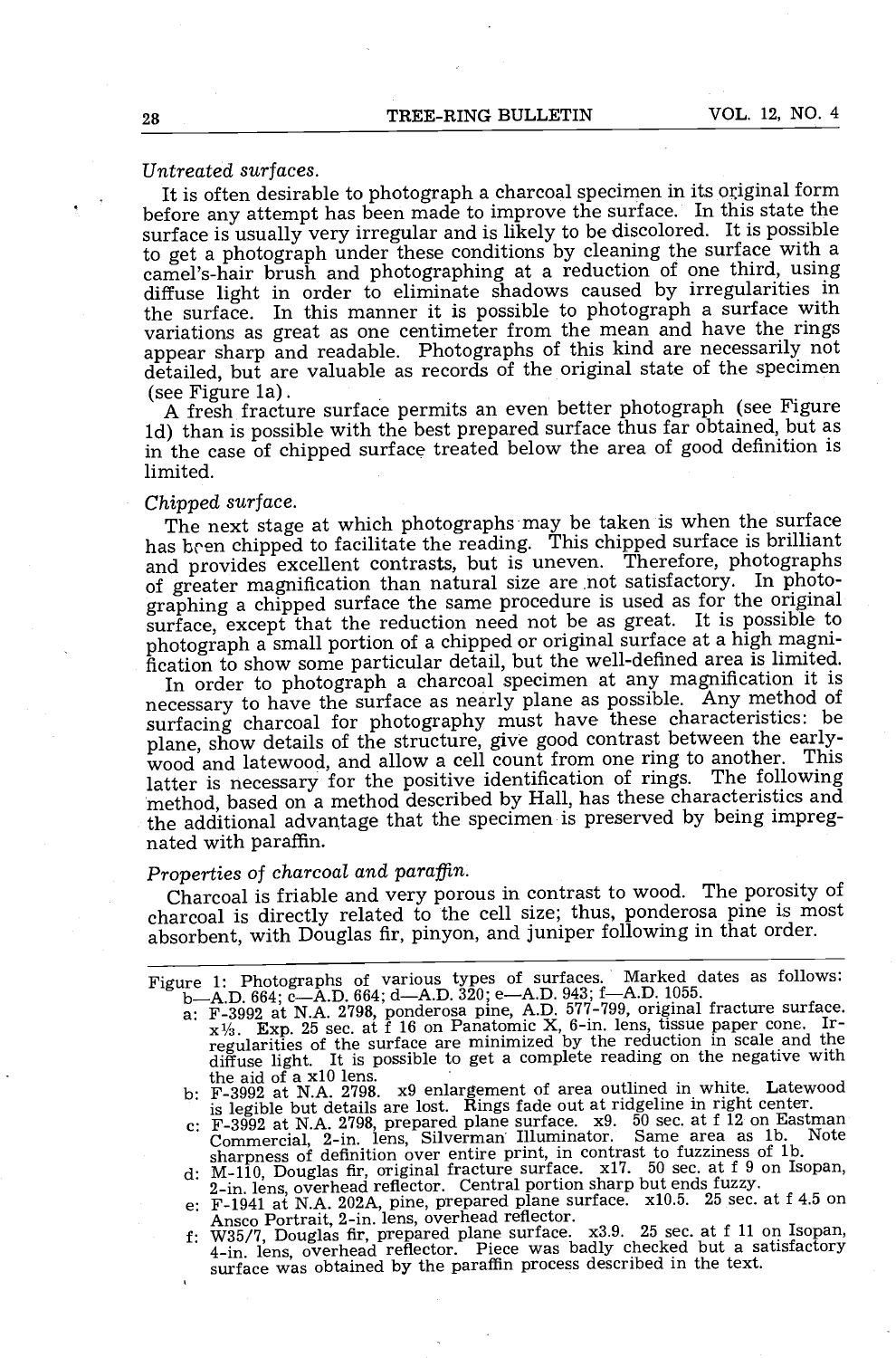APRIL, 1946



29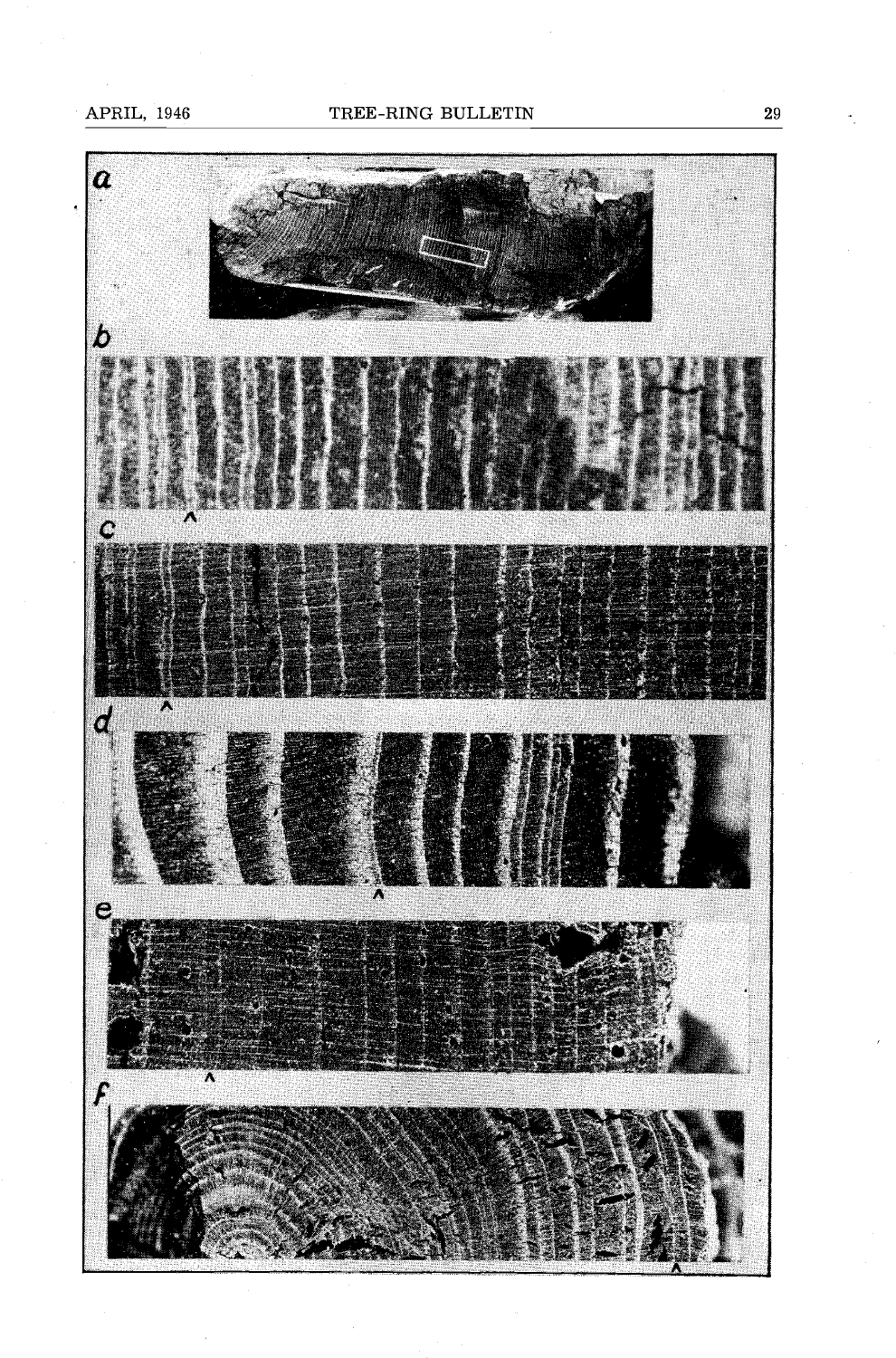Properties of paraffin worthy of note are its vaporizing point and flash point. The vaporizing point is 100°C, and care must be taken when using paraffin above this temperature to prevent the vapor coming in contact with an open flame. The flash point of paraffin is  $185^{\circ}$ C, making it necessary to work below this temperature to insure the safety of the operation. It has been found that the best working temperature for molten paraffin in a open pan is  $150^{\circ}$ C, and for the oven  $160^{\circ}$ C.

Surfacing.<br>To prepare the specimen for the paraffin treatment the surface to be photographed is reduced to a plane. In selecting a radius to surface, the longest continuous radius which includes the outside is desirable. H since it is not always possible to find a continuous radius, one must often resort to surfacing two or more radii in order to photograph a complete

series.<br>Any large knobs or irregularities of the surface can be removed with a hack-saw blade held in the fingers. Minor irregularities are removed with a razor blade. Final flattening is done with a large, flat file. In surfacing with a file a radial stroke from the outside of the specimen towards the center prevents the chipping of the outside ring. Also, better control is obtained by moving the charcoal along the surface of the file, rather than the moved by carefully shaving away the surface with a razor blade. At this stage the surface should be tested with a straightedge, and any unevenness removed.

To guard against possible fracture of the specimen during the dipping and baking process it should be wrapped firmly with string, with particular care to secure the circumference of the surface to be dipped in paraffin. The original tag should be removed and a new one substituted during the paraffin treatment. This must be done because the heat of the oven causes the tags to become brittle, and portions may be lost in future handling.

# Paraffin treatment.

The paraffin is heated in a shallow pan to the proper temperature. The prepared surface is dipped in the paraffin slowly, to a depth of one -half inch, and removed as soon as the bubbling stops. These bubbles in the molten paraffin are caused by the escaping air; the action serves to cleanse the surface of any dust particles. Care must be taken not to dip the charcoal too suddenly or checking of the surface will result. If the charcoal appears very friable the surface should be sized with molten paraffin applied with a small swab. The surface can then be dipped without danger.

Allow the specimen to cool thoroughly before preparing the final surface. The most important factor in preparing the final surface is the use of a fresh razor blade. A dull blade at this stage can ruin the surface by crushing the cell walls and destroying their reflecting quality. Shave the surface carefully, beginning at the center and drawing the blade radially towards the outside. After the final surface has been cut it should be inspected for any inclusions of dust in the cells and tested with a straightedge. At this stage the surface is glossy and the paraffin is readily visible, obscuring most of the details of the charcoal structure.

Preheat the oven to 150°C and place the specimen on the rack face down on wire gauze. This allows a free circulation of air, and the melting and vaporizing paraffin can carry away any extraneous material from the surface. The specimen should remain in the oven at constant temperature for twenty minutes (with substantially longer intervals, there may be some impairment of structure). During this time it should be checked at five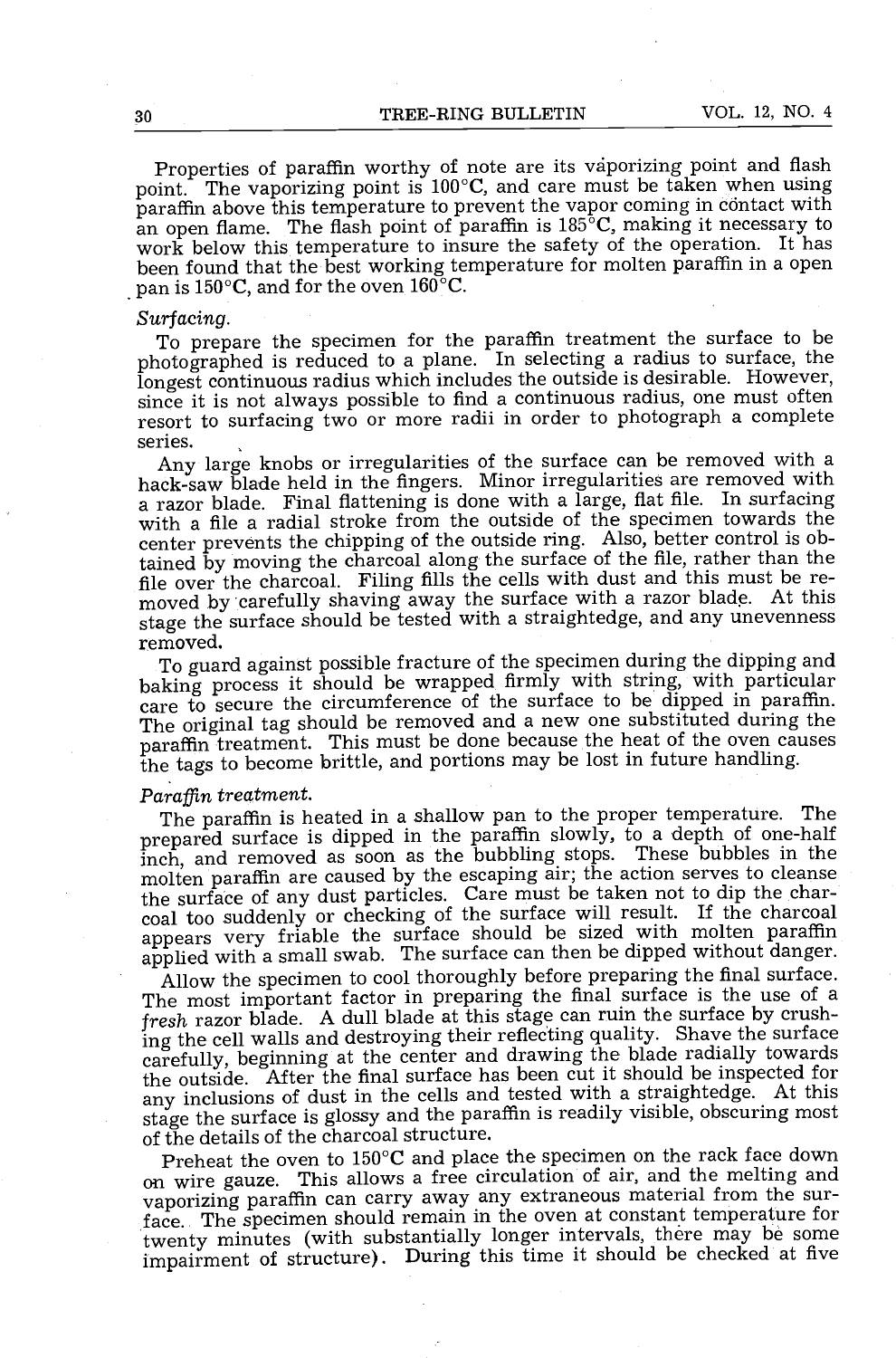minute intervals to determine the progress of the vaporization. If the paraf- fin is collecting at one point on the surface and it seems likely that clouding of this portion will result, turn the specimen so that this portion will be raised and the paraffin will drain clean. If the surface should cloud on cooling, or portions be obscured by a concentration of paraffin or dust particles, dip the surface briefly in molten paraffin and bake as before. If this does not clear the surface, cut a fresh surface and repeat the process. When properly finished the surface should show no evidence of the paraffin and the cells should appear distinct. This surface can be photographed at a or low magnification and all details of the structure of the charcoal will be discernable (see Figures 1c, 1e, and 1f).

The method described above was carried out in the laboratory but can be done very easily in the field by using as a source of heat a small gasoline stove with folding oven.

### Placement of the specimen for photography.

The specimen should be placed under the lens so that the plane of the surface is parallel to the plane of the film. If available, a small stage with tilt top, and a knob for raising and lowering is desirable. With such a stage minute adjustments in the position of the specimen are possible. This is a great time saving device for photographs at great magnification where minute adjustments in the plane of the surface are necessary for proper alignment and sharp focus over the entire film.

#### Lighting.

Lighting is a most important phase in the photography of charcoal. By varying the intensity and direction of the light source it is possible to completely alter the details of the specimen that will appear on the film. The proper lighting for maximum detail and contrast is obtained from a vertical light source, which gives a specular reflection from the cell walls. T are several methods of supplying a vertical light source, but only three of the most suitable are discussed here.

When photographing an uneven surface it is necessary to diffuse and distribute the light evenly so that shadows are eliminated; this tends to minimize the irregularities in the surface and make it appear flat. This was don depending on the working distance of the lens, *i.e.*, specimen-lens distance. The cone is suspended over the specimen large end down, and the camera lens inserted in the small end. Four desk lamps were then evenly spaced around the cone and so arranged that the lights were as near the top of the cone as possible.

The overhead reflector consists of a piece of cardboard faced with white paper or tinfoil. A hole is cut in the center to allow the insertion of the lens. The lights are arranged below the reflecting surface and shaded so that the direct rays do not reach the surface to be photographed. The reflector can either be suspended in a frame or else mounted directly on the lens. This device gives a bright, even illumination over the entire surface.

lens. This device gives a bright, even illumination over the entire surface.<br>The Silverman Illuminator is a special circular bulb in a mount that<br>clamps over the camera lens. The bulb is supplied with a special rheostat<br>an

### Mechanics of the photography.

These are already published in the Bulletin in sufficient detail, except for a note on exposure. It is difficult to get the proper light reading with a